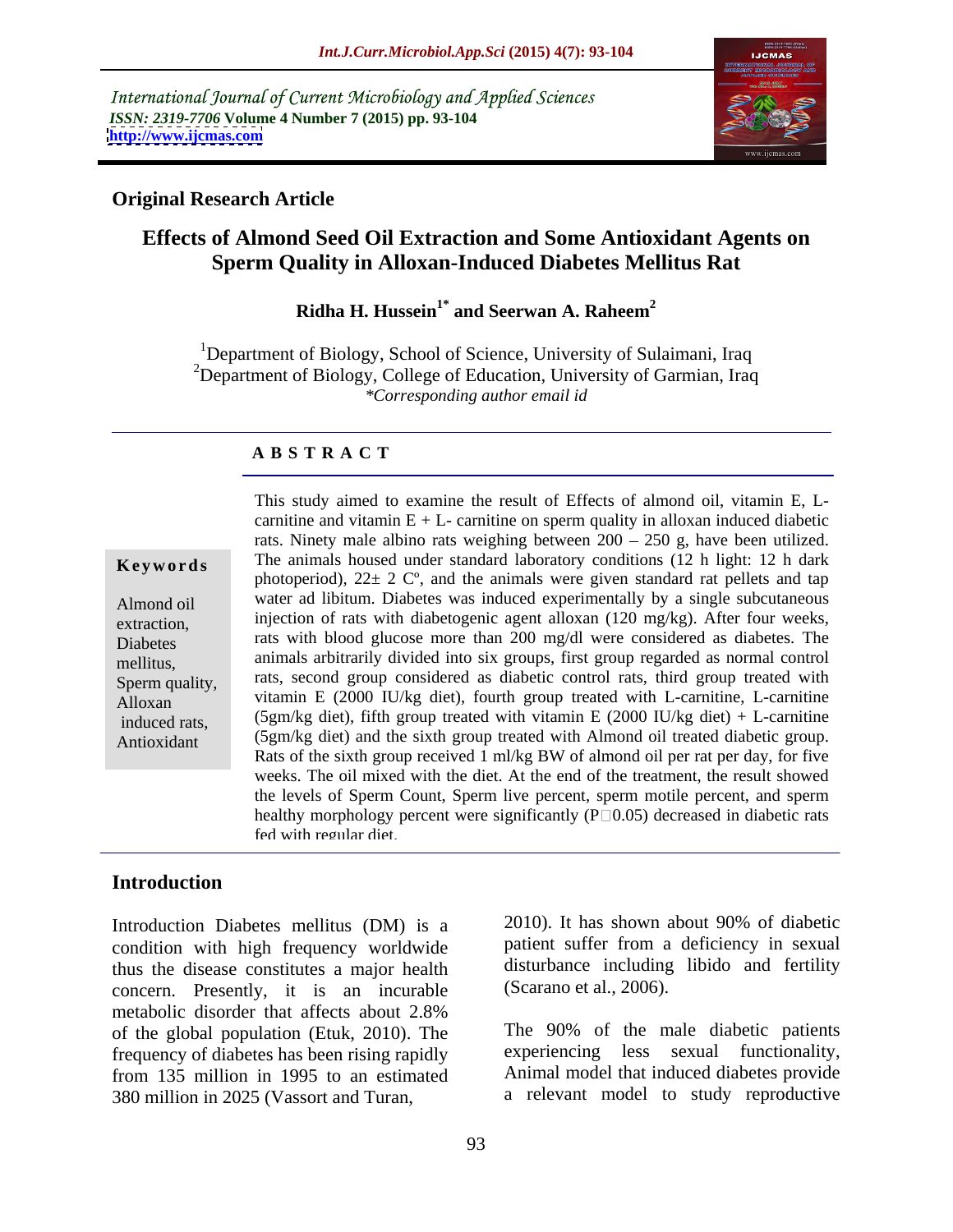dysfunction because they show evidence of prevent rapid fatal hypoglycemia resulted number of deficits in generative role that look like those seen in human diabetics (Steger et al., 1989) also reduced semen<br> **Experimental design** quality has correspondingly been reported in

*Prunus amygdalus* belongs to the Rosacea family, and is a medicinal plant popularly use in the treatment of several diseases At the end of each experimental period, (5 (Shah et al., 2011). Almonds contains high weeks), blood samples were collected, from levels of fiber, arginine, magnesium, fasted rats (control and treat animals), using polyphenolic compounds, vitamin E, and anesthetic with ketamine hydrochloride monounsaturated fatty acids (MUFA), and (50mg/ Kg b.w.) (Alp et al., 2012) and consumption of more nut and peanut butter sacrificed, heart puncture took blood lowering risk of type 2 diabetes (Jiang et al. 2011). EDTA for serum collection (biochemical

Adult male laboratory rat used in the present temperature of  $22 \pm 2$  C° and The rats

After fasting overnight (access to water were given a single S.C injection of freshly prepared alloxan monohydrate (BDH Chemical Ltd.) (120 mg/kg of body weight) solution using saline (0·9% (w/v). The control animals received saline vehicle only Analysis of data was performed by using (Bahnak and Gold, 1982). Alloxan injected SPSS (Version 18). Results expressed as rats were given 5% glucose overnight to mean  $\pm$  S.E. Statistical differences were

from insulin release due to alloxan action

## **Experimental design**

diabetic men, involving decreased sperm Thirty-eight (30) adult male rats used in the motility and concentration, abnormal current study, after one month of induction morphology and increased seminal plasma bordiabetes mellitus, they were separated abnormalities (Amaral et al., 2008 ). into two main groups; diabetic and non diabetic (control) groups. Diabetic group divided into five subgroups (Table1).

**Materials and Methods minutes** at 4<sup>°</sup>C then serum stored in Deep sample. Put into chilled tubes without EDTA for serum collection (biochemical test); later centrifuged at 3000 rpm for 15 Freeze  $(-45 \, \mathrm{C}^{\circ}).$ 

study, (8-10 weeks) in age, weighing (200- Then epididymis, were surgically removed, 250) gm, kept in the animal house at the the cauda epididymides of both sides Department of Biology, Faculty of Science separated from tests and put into small Petri and Education Science, Sulaimani containing one ml of Dulbecco medium, University/Iraqi Kurdistan- Region, in (Seed et al., 1996) pre-warmed to 37 °C, precise environment that was maintained cauda epididymides was cutting into several under a 12 hour light/dark cycle, a parts by a sharp microsurgical scissor in supplied with a standard pellet diet and Attempts were made to remain the water ad-libitum (Abo-Ghanema et al., temperature of the Instruments and liquid at 2012). about 37ºC during the sperm collection and **Induction of diabetes** et al., 2010). The following parameters were only) the diabetes was induced in male rats morphology. Semenology performed as per order to release the sperm into solution analysis (Hosseini et al., 2012; El- Kashoury measured. The semen sample was analyzed for its count, motility, viability, and guidelines of (WHO, 2010).

## **Statistical analysis**

mean  $+$  S.E. Statistical differences were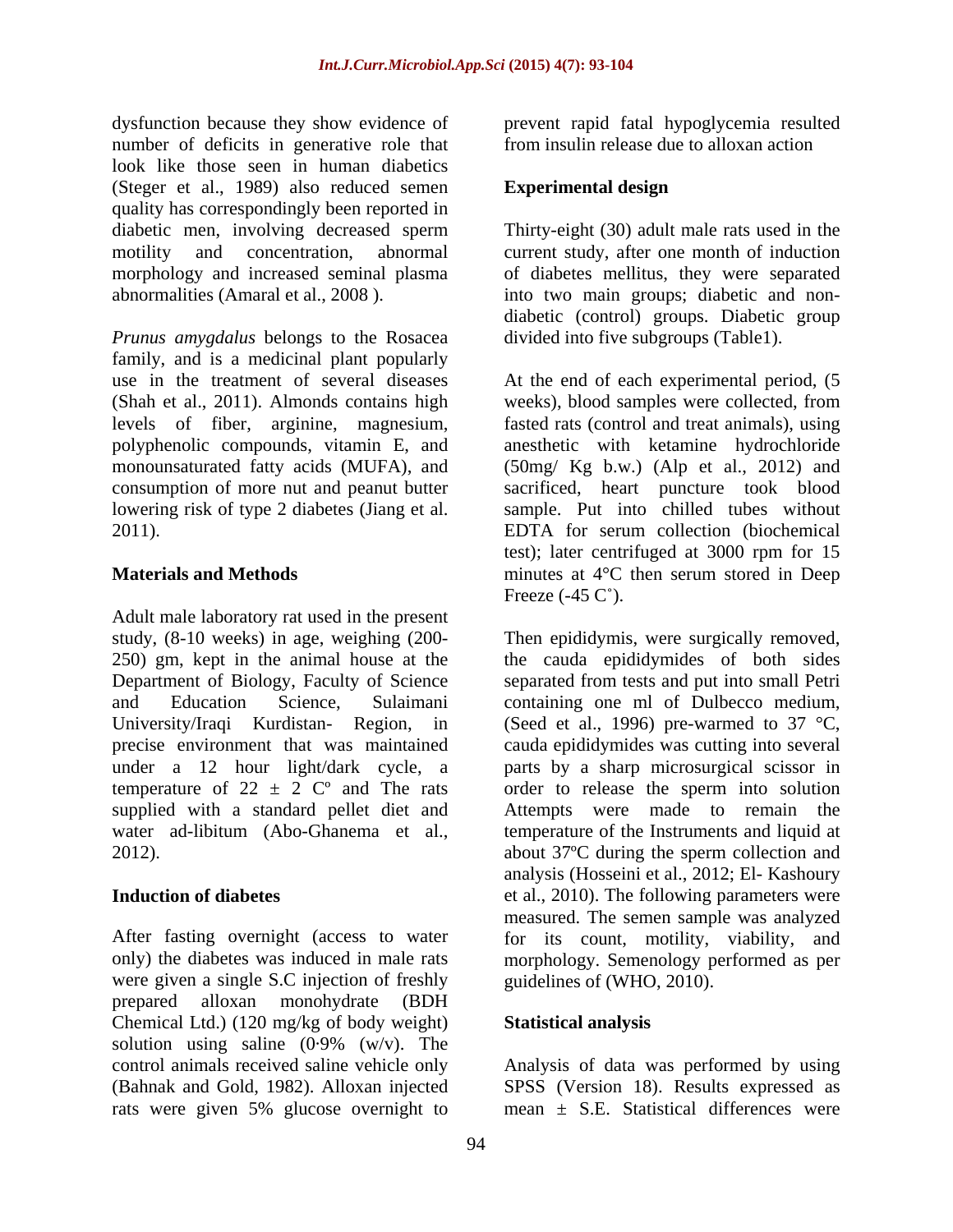comparisons after ANOVA Dunnett test treats one group as a control and compares all other groups against it.

(P<0.05) reduced (19.25  $\pm$  1.25  $\times$  106/ml) when compared to control rats  $(36 \pm 2.768 \times$ 

diabetic rat group (Table 4.1 and Figure 4.1). carnitine, and (vitamin-E+L-carnitine)

control rat group  $(85.088 \pm 0.758 \%)$ . and 4.5). Diabetic rat group were treated with almond oil, vitamin-E, L-carnitine, and (vitamin-E + Sperm morphology L-carnitine) showed significant  $(p<0.05)$ percentage of dead sperm  $(24.800 \pm 0.786\%$ ,

determined by Dunnett's test for multiple  $25.602 \pm 0.675\%$ ,  $27.668 \pm 0.794\%$ , 18.658  $\pm$  3.224%) (Table 4.1; Figure 4.2 and 4.3).

### **Sperm motility**

**Results and Discussion** Percentage of motile sperm significantly Sperm count in diabetic rats significantly group  $(57.187 \pm 2.436\%)$  compared to the (p<0.05) decreased in untreated diabetic rat control rat group  $(84.761 \pm 0.982\%)$ .

106/ml). When diabetic rat group supplemented with Treatment of diabetic rats with almond oil, (vitamin-E+L-carnitine) showed significant L-carnitine, and (L-carnitine+Vitamin-E),  $(p<0.05)$  increase percentage of motile significantly (P<0.05) elevated sperm count sperm  $(74.000 \pm 1.536\%, 73.586 \pm 2.025\%,$  $(31.00 \pm 3.363 \times 106 \text{/ml}, 31.20 \pm 4.042 \times 71.118 \pm 1.860\%), 79.588 \pm 2.140\%)$ 106/ml,  $32.20 \pm 0.860 \times 106$ /ml) respectively compared to untreated diabetic respectively in comparison with untreated rat group  $(57.187 \pm 2.436\%)$ . Also, the diabetic rat group (19.25  $\pm$  1.250  $\times$ 106/ml). percentage of immotile Sperm significantly However, diabetic rat treated with vitamin-  $(p<0.05)$  increased  $(42.815 \pm 2.436%)$  in E showed no significant change  $(25 \pm 1.303)$  untreated diabetic rat group compared to the  $\times$  106/ml) in comparison with untreated control rat group (15.238  $\pm$  0.982%). while **Sperm viability Sperm viability percentage of immotile sperm** (26.000  $\pm$ Sperm live percent in untreated diabetic rat  $1.860\%$ ,  $20.412 \pm 2.140\%$  respectively group significantly (p<0.05) reduced compared to untreated diabetic rat group  $(59.645 \pm 1.250 \%)$  when compared to  $(42.813 \pm 2.436\%)$  (Table 4.2, Figure 4.4 almond oil, vitamin-E, L-carnitine, and treatment with almond oil, vitamin-E, L carnitine, and (vitamin-E+L-carnitine) showed significant  $(p<0.05)$  decrease in the 1.536%, 26.414  $\pm$  2.025%, 28.882  $\pm$ and 4.5).

## **Sperm morphology**

increase in the percentage of live sperm Percentage of the typical morphology of  $(75.200 \pm 0.786\%, 74.398 \pm 0.675\%, 72.332$  sperm significantly (p<0.05) decreased in  $\pm$  0.794%, 81.342  $\pm$  3.224%) respectively the untreated diabetic rats group (84.000  $\pm$ compared to untreated diabetic rat group 0.707%) compared to the control rat group  $(59.645 \pm 1.250\%)$ . Also percentage of dead  $(94.500 \pm 0.619\%)$ , but diabetic rats treated sperm significantly (p<0.05) increased with vitamin-E, (L-carnitine + vitamin-E),  $(40.355 \pm 1.250%)$  in untreated diabetic rat showed significant  $(p<0.05)$  elevation in group compared to control rat group (14.911 percentage of normal Sperm morphology  $\pm$  0.758 %). In addition diabetic rat group (93.200  $\pm$  0.583 %, 94.800  $\pm$  0.800%) treated with almond oil, Vitamin-E, L- respectively when compared to untreated carnitine, and (vitamin-E+L- carnitine) diabetic rat group  $(84.000 \pm 0.707\%)$ . While showed significant (p<0.05) decrease in the L-carnitine and almond oil treated rat showed no significant change  $(p<0.05)$  in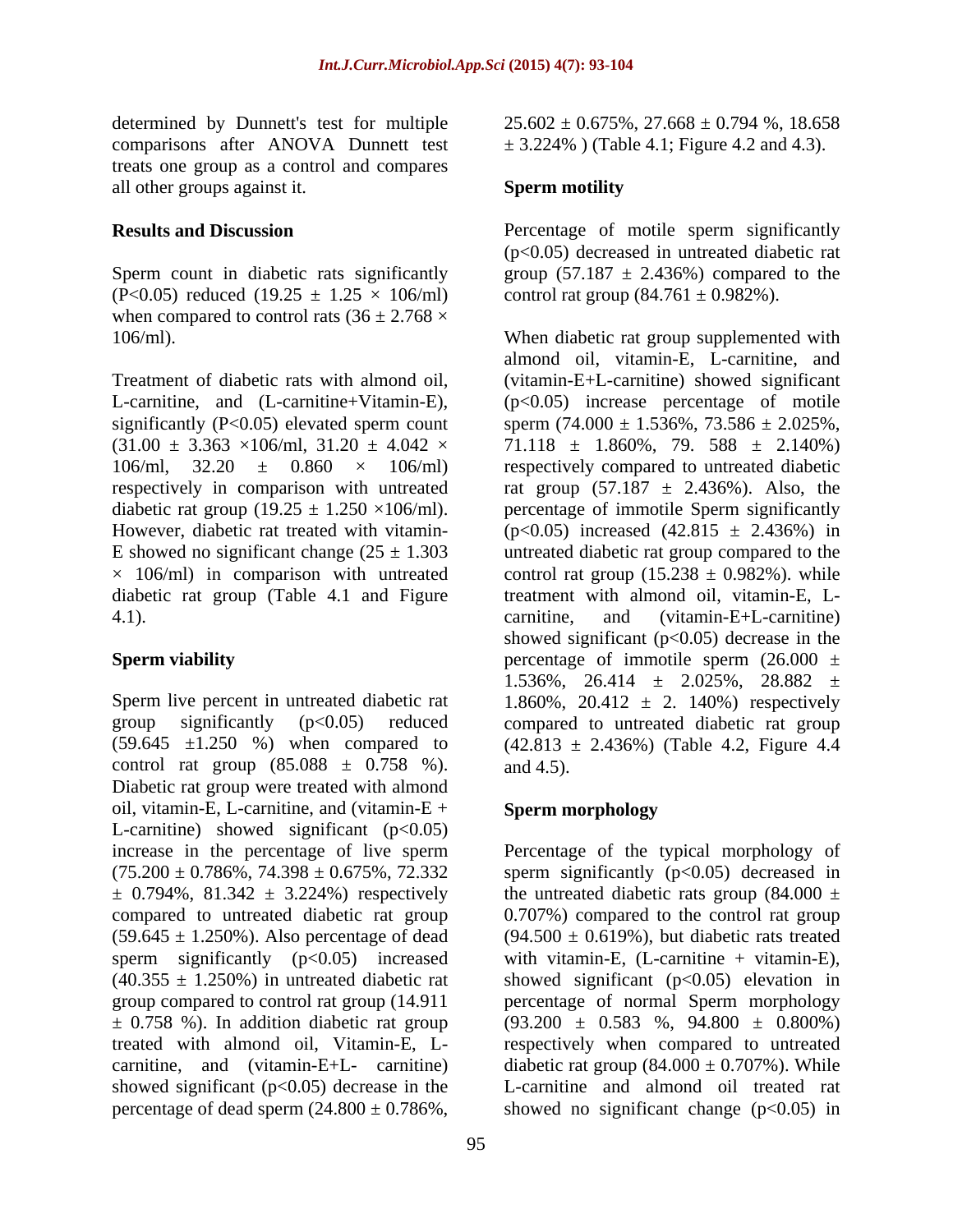percentage of normal morphology of Sperm significantly  $(p<0.05)$  in untreated diabetes rats (16.00  $\pm$  0.707%) in comparison with shown to enhance sperm viability. Vitamincontrol rat group  $(5.500 \pm 0.619\%)$ . E supplementation has been shown to significant  $(p<0.05)$  reduction of the total who, abnormal sperms  $(6.800 \pm 0.583\%, 5.200 \pm 0.583\%)$ 0.800% ) respectively when compared to

# **Sperm motility and sperm morphology**

The current study showed that Sperm motility percentage and sperm normal in diabetic rat group when compared to the control rat group. The present results are in agreement with the results obtained by In the current study L-carnitine (Fernandes et al., 2011; Abbasi et al., 2013).

impact on sperm (Seethalakshmi, 1987). antioxidant enzyme and testosterone sperm shapes; this has consequence abnormal morphology percentage supplementation of diabetic rats with 2012) in contrast L- carnitine vitamin-E, have been improved sperm motility when compared to the control rat morphology which documented by

 $(86.000 \pm 1.449 \%)$ ,  $85.200 \pm 1.392\%)$  when results may be explained by Verma and compared to untreated diabetic rat group Kanwar (1999), concluding that vitamin-E  $(84.000 \pm 0.707\%)$ . The abnormal sperm supports sperm antioxidant system to morphology percentage elevated improve sperm motility since the application Treatment of diabetic rat group with decrease sperm abnormality in diabetic rats vitamin-E, (L-carnitine+Vitamin-E), causes this result agreed with Jamaludin (2012) treated diabetic rat group  $(16.00 \pm 0.707\%)$ , induced by uncontrolled hyperglycemia in but there is no significant (p<0.05) change male rats. The dietary supplementation with in percentage of abnormal sperms in the L- vitamin-E has influenced directly or carnitine and almond oil treated rat group indirectly the spermatogenesis by non-  $(14.000 \pm 1.449\%, \quad 14.800 \pm 1.392\%)$  antioxidant effects, during the second half of respectively compared to untreated diabetic spermiogenesis, replacement of somatic rat (16.00 ± 0.707%) (Table 4. 2, Figure 4-6 histones by sequential expressions of and 4. 7). spermatid nuclear transition protein (TP)-1, morphology rate were significantly reduced wrapping have related to reduced expression other finding (Pena et al., 2003). Also these of antioxidants including vitamin-E has been shown to enhance sperm viability. Vitamin-E supplementation has been shown to reported that administration of vitamin-E to diabetic rats attenuated the spermatogenesis disruption in the testis TP-2, and protamine results in the condensation of spermatid nuclei and initiates morphogenesis of the sperm head (Grimes et al.,1990). The abnormal sperm chromatin arrangement and impaired DNA of spermatid nuclear proteins.

Sexual dysfunction in diabetes animals may with previous study (Kang et al., 2011; Abo result from diabetes-induced alterations of Ghanema et al., 2012) reported that L the neuro-endocrine tract axis causes carnitine improves reproductive function via damage of the epididymis, with a negative increasing sperm parameters, testicular Moreover, oxidative stress in testis of mice hormone levels, L-carnitine is significantly is associated with DNA damage and correlated with sperm count, motility and produces a higher frequency of abnormal vitality. While the result of the study sperm significant effect on male fertility (Rajesh et insignificantly changed this result agreed al., 2002). In the present study the with that documented by (Khademi et al., group. These results are concurrences with (Dehghani et al., 2013). Other studies haveIn the current study L-carnitine supplementation to diabetic rat group improved sperm motility. This result agreed antioxidant enzyme and testosterone abnormal morphology percentage 2012) in contrast L- carnitine supplementation has improved sperm morphology which documented by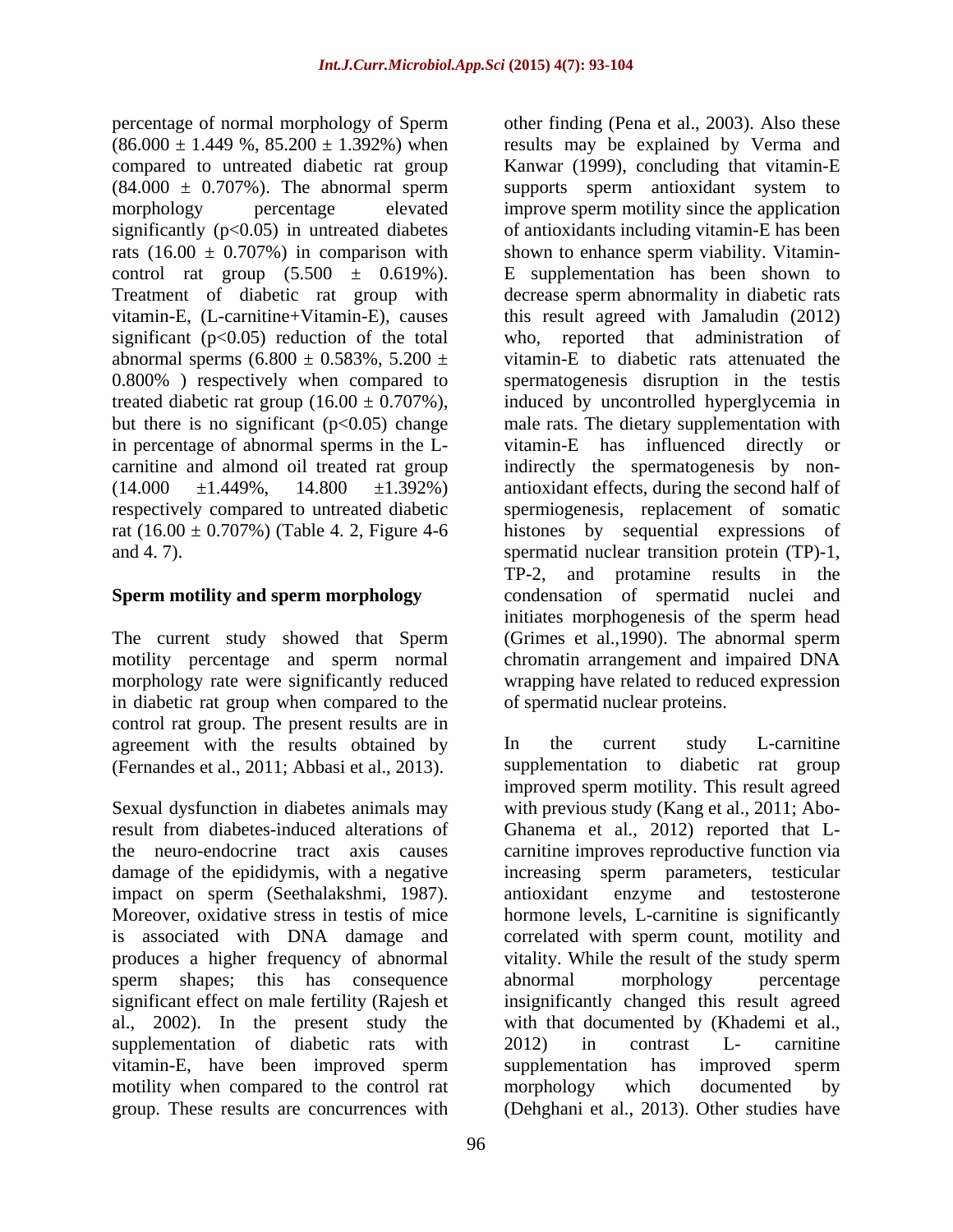suggested that L-carnitine has improved exposure to L-carnitine in vitro. Thus May this may be due to dose-dependent, rout.... coenzyme  $A$ , which is essential for of administration or may be due to its alone. The interval tricarboxylic acid cycle and energy

study, Shi et al. (2010) concluded that production. testicular sperm motility improved after

sperm motility and chromatin quality via be the due action of beta oxidation of fatty antioxidant properties and the enhanced acid (Jeulin et al., 1996) because fatty acid glucose uptake by sperm (Aliabadi et al., metabolism occurs in the mitochondria of 2012). While the treatment with L-carnitine sperm middle-piece. It has demonstrated that unable to improve total sperm abnormality, L-carnitine regulates the amount of acetyl Wang et al. (2010), showed that L- carnitine of sperm by L-carnitine in this study might can increase ejaculatory sperm motility of be due to the effects of L- carnitine on men with asthenozoospermia. In another oxidative phosphorylation and energy coenzyme A, which is essential tricarboxylic acid cycle and energy production. Therefore, the increased motility production.

| <b>Groups</b>             | No. of<br><b>Rats</b> | Dose/volume                               | <b>Duration</b> |
|---------------------------|-----------------------|-------------------------------------------|-----------------|
| control                   | 6                     | tap water                                 | 5 weeks         |
| <b>DM</b> control         | 4                     | tap water                                 | 5 weeks         |
| $DM + vitamin E$          | 5                     | 2000 IU/kg diet/day                       | 5 weeks         |
| $DM + L$ -carini          | 5                     | 5 gm/kg diet/day                          | 5 weeks         |
| $DM + vit E+ L$<br>carini | 5                     | 2000 IU/kg diet/day + 5 gm/kg<br>diet/day | 5 weeks         |
| $DM + Almond$ oil         | 5                     | 1ml/kg b.w. /day in diet                  | 5 weeks         |

### **Table.1** Experimental design

**Table.2** Effect of almond oil, vitamin-E and L-carnitine on sperm count and sperm viability in diabetic male rats of the state of the state of the state of the state of the state of the state of the state of the state of the state of the state of the state of the state of the state of the state of the state of the s

| <b>parameters</b>          | <b>Sperm count</b>             | <b>Sperm viability</b>           |                                 |
|----------------------------|--------------------------------|----------------------------------|---------------------------------|
|                            |                                | Live $\%*$                       | $Dead\%*$                       |
| <b>Standard control</b>    | $36 \pm 2.768$ c               | $85.088 \pm 0.758$ c             | $14.911 \pm 0.758$ <sup>a</sup> |
| <b>Diabetic</b>            | $19.25 \pm 1.250$ <sup>a</sup> | $59.645 \pm 1.250$ <sup>a</sup>  | $40.355 \pm 1.250$ c            |
| DM + Almond oil            | $31 \pm 3.363$ bc              | $75.200 \pm 0.786$ b             | $24.800 \pm 0.786$ <sup>b</sup> |
| $DM + Vitamin - E$         | $25 \pm 1.303$ ab              | $74.398 \pm 0.675$ b             | $25.602 \pm 0.675$ b            |
| <b>DM</b> +L-Carnitine     | $31.2 \pm 4.042$ bc            | 72. $332 \pm 0.794$ <sup>b</sup> | $27.668 \pm 0.794$ b            |
| $DM + L$ - Carni + Vit - E | $32.2 \pm 0.860$ bc            | 81. $342 \pm 3.224$ c            | $18.658 \pm 3.224$ <sup>a</sup> |

Values expressed as mean  $\pm$  S.E. The different letters indicate significant differences  $* = p < 0.05$ ,  $** = p < 0.01$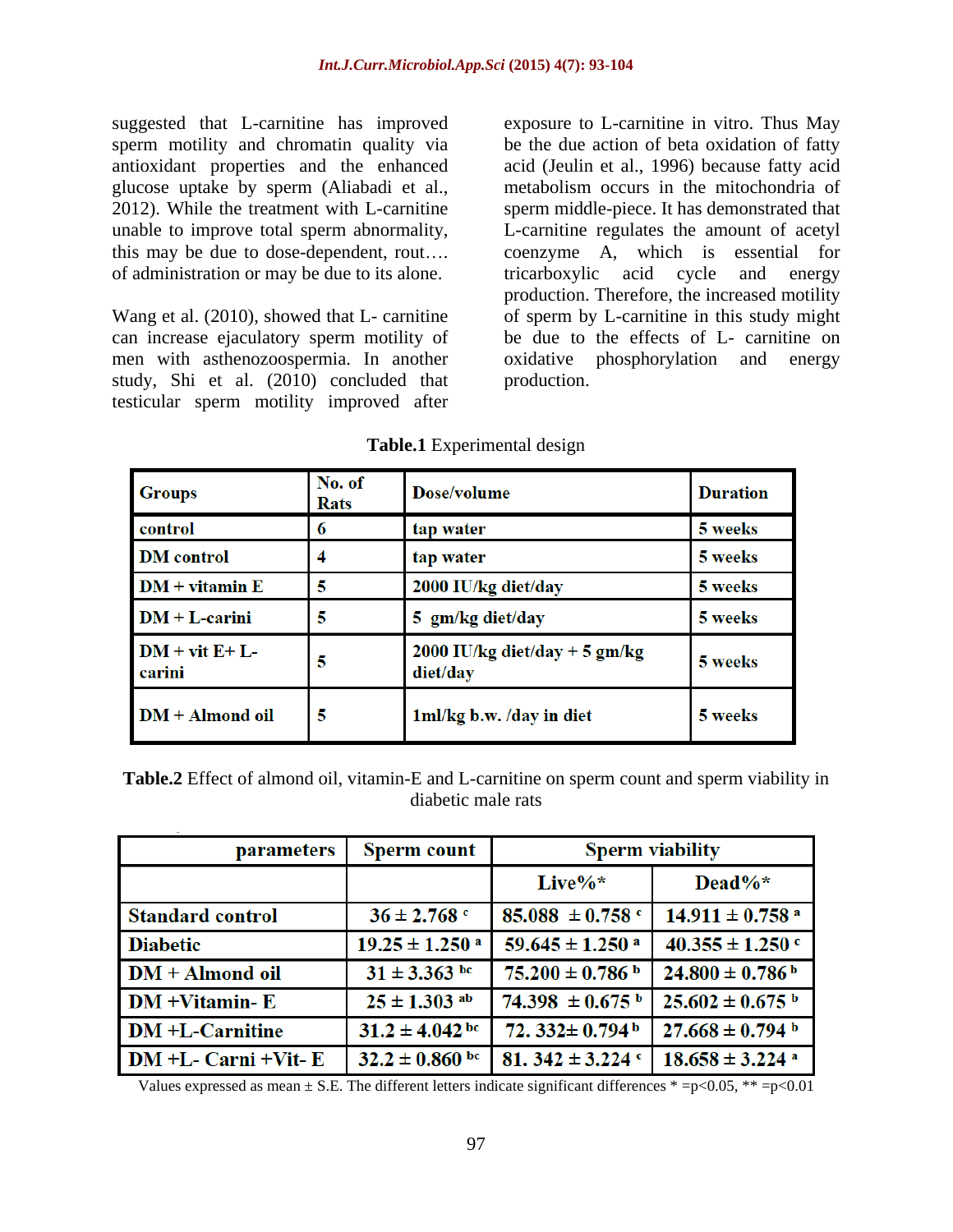| <b>Parameters</b><br><b>Groups</b> | <b>Motile</b><br>Sperm $\%^*$   | <b>Immotile</b><br>$Sperm\%*$   | <b>Normal</b><br>morphology% *  | Abnormal<br>morphology %*      |
|------------------------------------|---------------------------------|---------------------------------|---------------------------------|--------------------------------|
| <b>Standard</b><br>control rats    | $84.762 \pm 0.982$              | $15.238 \pm 0.982$ <sup>a</sup> | $94.500 \pm 0.619$ b            | $5.500 \pm 0.619$ <sup>a</sup> |
| <b>Diabetic</b>                    | $57.187 \pm 2.436$ <sup>a</sup> | $42.813 \pm 2.436$ c            | $84.000 \pm 0.707$ <sup>a</sup> | $16.00 \pm 0.707$ b            |
| DM+Almond<br>oil                   | $74.000 \pm 1.536$ b            | $26.000 \pm 1.536$ b            | $85.200 \pm 1.392$ <sup>a</sup> | $14.800 \pm 1.392$ b           |
| DM+Vitamin-<br>Е                   | $73.586 \pm 2.025^{\rm b}$      | $26.414 \pm 2.025$ b            | $93.200 \pm 0.583$ b            | $6.800 \pm 0.583$ <sup>a</sup> |
| DM+L-carni.                        | $71.118 \pm 1.860$ b            | $28.882 \pm 1.860$ <sup>b</sup> | $86.000 \pm 1.449$ <sup>a</sup> | $14.000 \pm 1.449$ b           |
| $DM+L-$<br>carni+Vit-E             | $79.588 \pm 2.140$ c            | $20.412 \pm 2.140$ <sup>a</sup> | $94.800 \pm 0.800$ b            | $5.200 \pm 0.800$ <sup>a</sup> |

**Table.3** Effect of almond oil, vitamin-E and L-carnitine on sperm motility and sperm morphology in diabetic male rats

Values expressed as mean  $\pm$  S.E. The differences letters mean significant differences \* =p<0.05, \*\* =p<0.01

**Figure.1** Effect of almond oil, vitamin-E and L-carnitine on sperm count in diabetic male rats

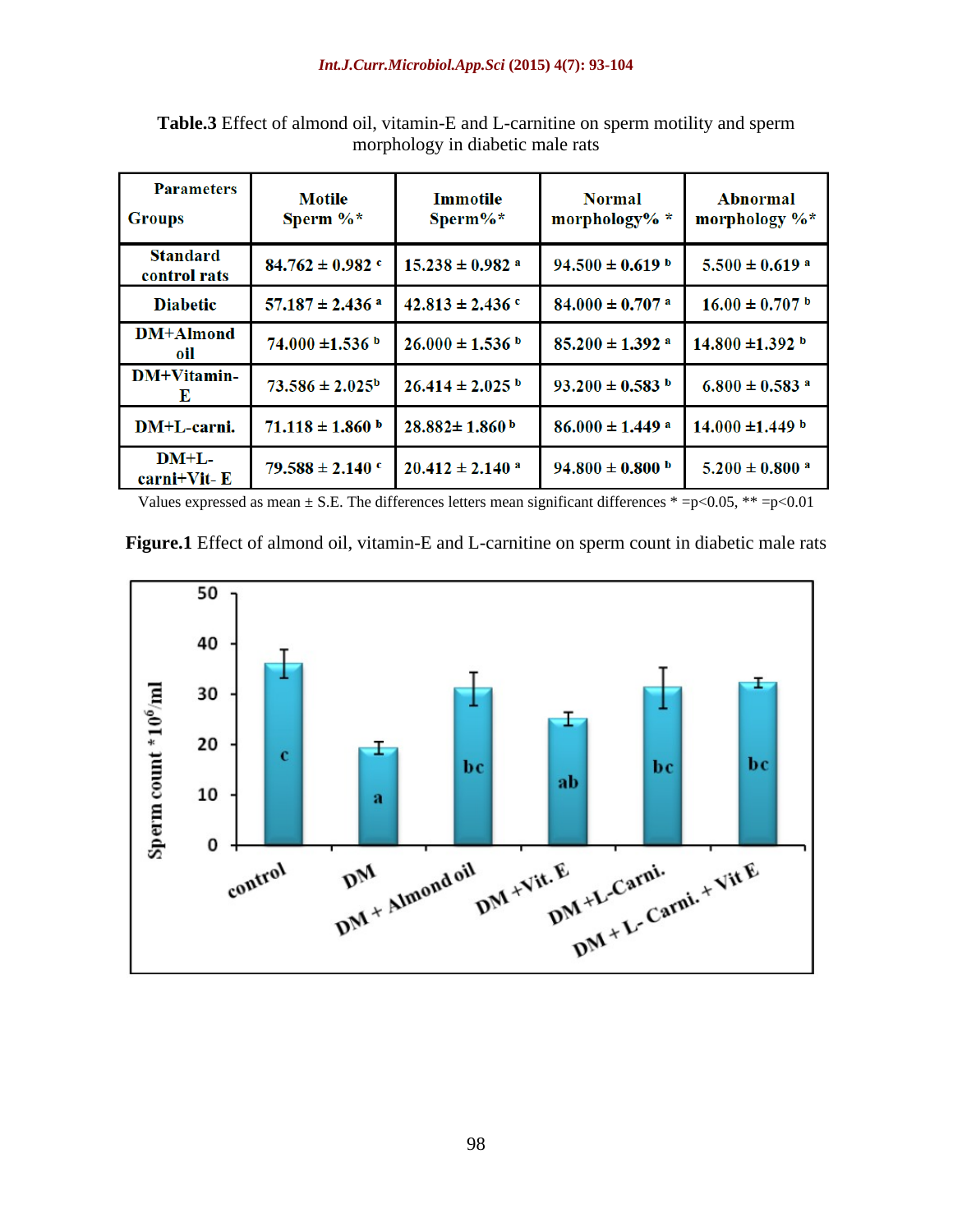

**Figure.2** Effect of almond oil, vitamin-E and L-carnitine on live sperm in diabetic male rats

**Figure.3** Effect of almond oil, vitamin-E and L- carnitine on dead sperm in diabetic male rats

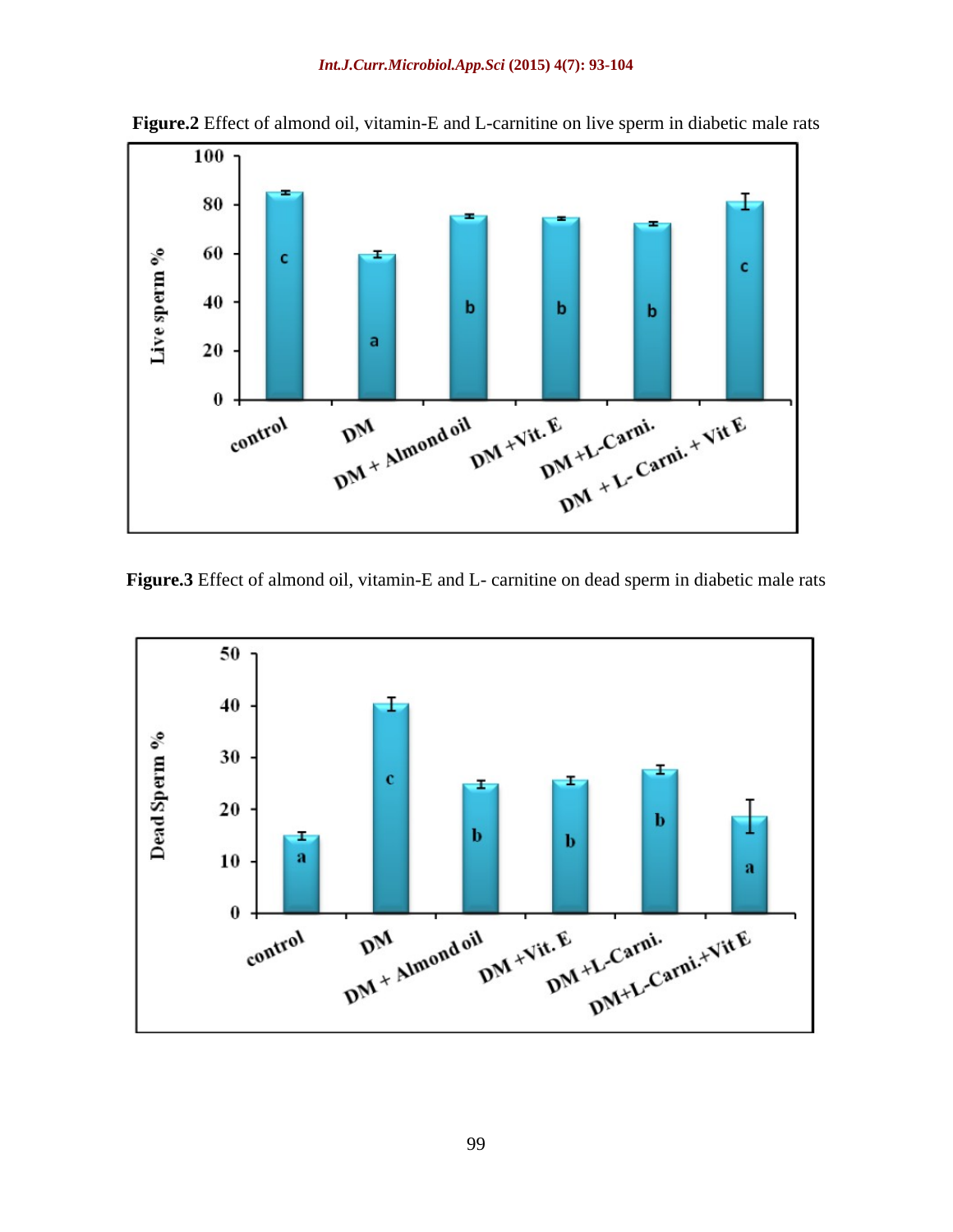

**Figure.4** Effect of almond oil, Vitamin-E, and L- carnitine on motile sperm in diabetic male rats

**Figure.5** Effect of almond oil, vitamin-E and L-carnitine on immotile sperm in diabetic male rats

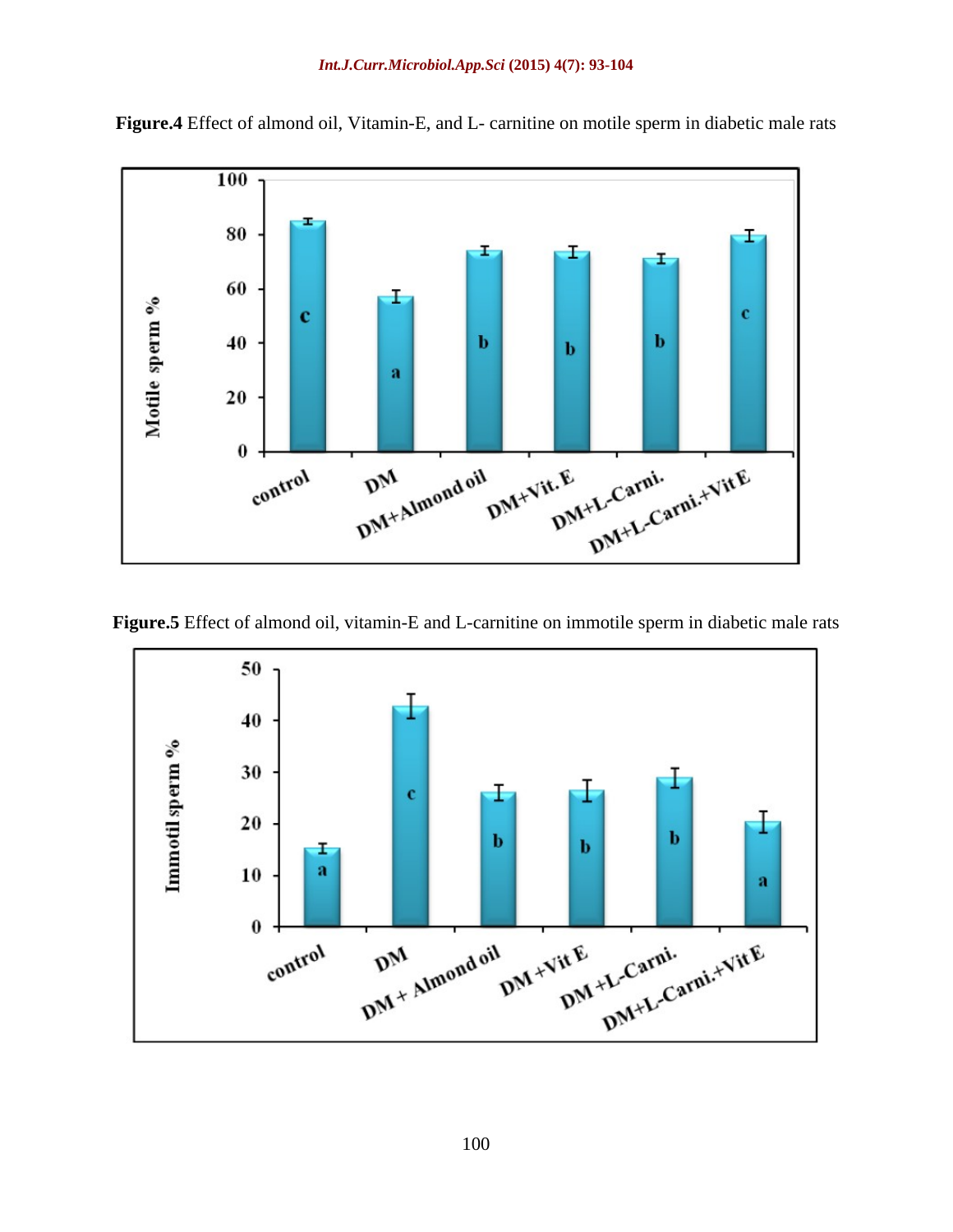



**Figure.7** Effect of almond oil, vitamin-E and L-carnitine on abnormal sperm morphology in diabetic male rats

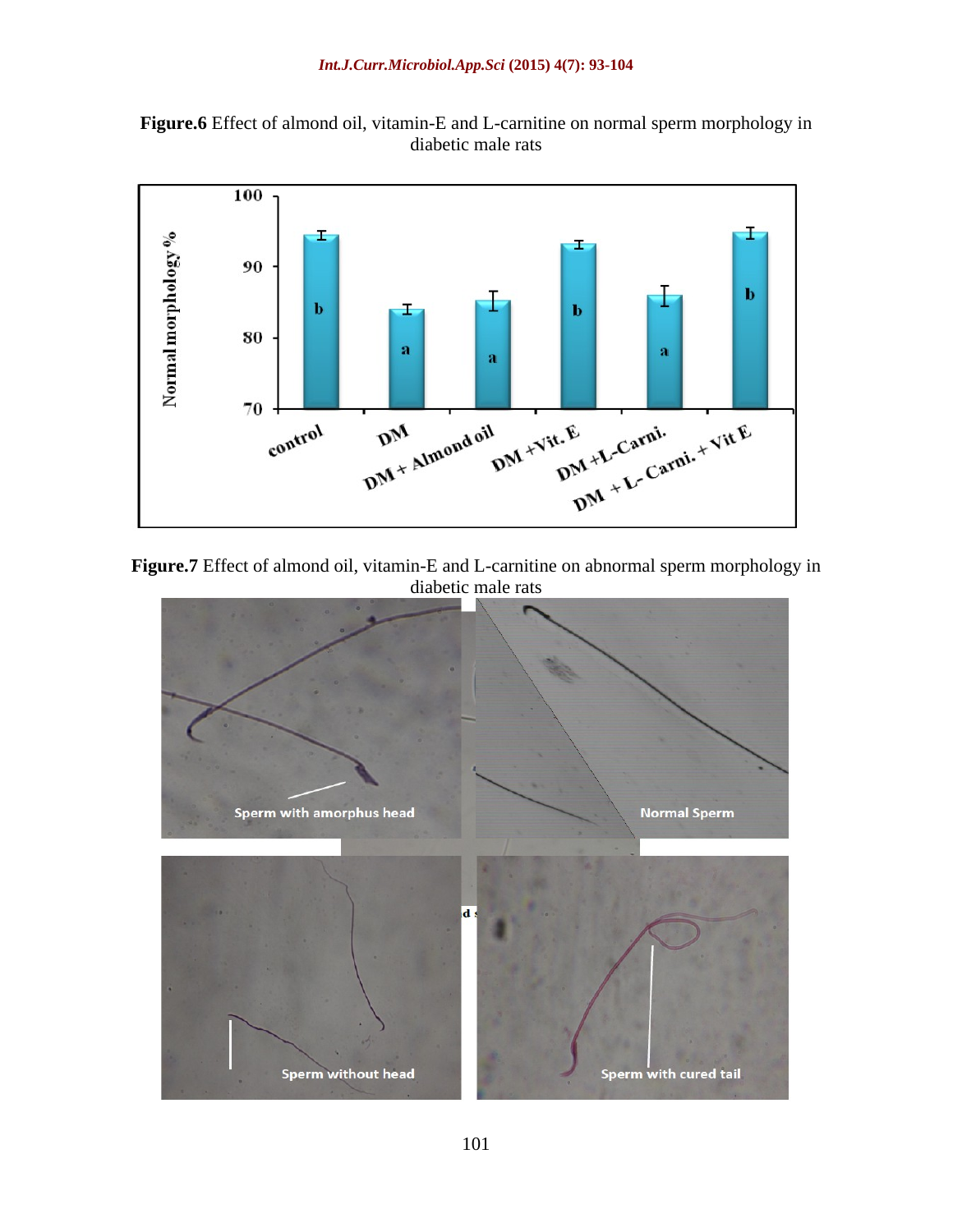Administration of (vitamin-E+L- carnitine) Anwar et al. (2013) reported that diabetic to diabetic rats improves sperm abnormality. However, there's no more data about the use percent of DNA damage. Lenzi et al. (1996), of Vitamin-E and L-carnitine in the form of concluded that phospholipids and PUFA combination, which may be due to their found in sperm membranes that participate synergetic effects. *Prunus amygdalus* in sperm cell structure and have a highly mainly increases the sperm motility and specialized scavenger system that defends sperm contents in the epididymis and vas the sperm membrane against deferens without producing any spermatictoxic effects (Qureshi, 1989). These activities may be related to the presence of flavonoids and other phenolic compounds in carnitine improve sperm count, sperm almond oil such as Catechin, Gallo viability percent, sperm motility percent, Catechin, Gallic acid, P-Covmaric acid, normal morphology percent Almond oil chlorogenic acid, Quercetin, Kaempferol shows more potency in protecting against isomers Epicatechin, and Tocopherol alloxan-induced diabetes mellitus in rats and (Mazinani et al., 2012). The antioxidant sperm damages than Vitamin - E and at the function of  $\alpha$ - tocopherol documented, but it is now evident that depending on the dose levels,  $\alpha$ -tocopherol may exhibit and **References** prevents free radical-induced injury by blocking the free radical chain reaction. Oil composition of, almonds are mono- Barati, F., Morovvati, H. 2013. Effects unsaturated oleic acid and omega-9 fatty acid, linoleic acid a polyunsaturated omega six essential fatty acid and palmitic acid a saturated fatty acid (Berry et al., 1992). *Health*, 31(2): 141-149.

Polyunsaturated fatty acids (PUFA) are the precursors of prostaglandins and of ginger and L- carnitine on the leukotrienes, important factors in both sperm motility and inflammatory processes. *World Acad. Sci. Eng. Technol.,* 64: Prostaglandin E and 19- hydroxy-<br>1199–1205 prostaglandin E have been shown a relation to sperm motility. Forward sperm motility is seen when the concentrations of these substances lie within a relatively limited range of normality (Isidori et al., 1980).

This result indicates that sperm abnormal morphology percentage reduced in this study, may due to the protection of sperm sulforaphane and curcumin on DNA by the antioxidant effect of the almond oil. It may suggest that monounsaturated fatty acids stimulate enzyme activity and androgen secretion into the blood. Also

rats received almond oil, showed the lower the sperm membrane against lipoperoxidation.

The combination of vitamin-E with L studied doses effects of almond oil.

# **References**

- Abbasi, Z., Tabatabaei, S.R., Mazaheri, Y., of sesame oil on the reproductive parameters of diabetes mellitusinduced male rats. *World J. Men's Health,* 31(2): 141–149.
- Abo-Ghanema, I.I., El-Nasharty, A.M., El- Far, H.A., Ghonium, H.A. 2012. Effect reproductive performance of male rats. 1199–1205.
- Aliabadi, E., Mehranjani, M.S., Borzoei, Z., Talaei-Khozani, T., Mirkhani, H., Tabesh, 2012. Effects of L-carnitine and L-acetyl-carnitine on testicular sperm motility and chromatin quality. *Iran. J. Reprod. Med.,* 10(2): 77-82.
- Alp, H., Aytekin, I., Hatipoglu, N.K., Alp, A., Ogun, M. 2012. Effects of sulforaphane and curcumin on oxidative stress created by acute malathion toxicity in rats. *Eur. Rev. Med. Pharmacol. Sci., 16: 144-148.*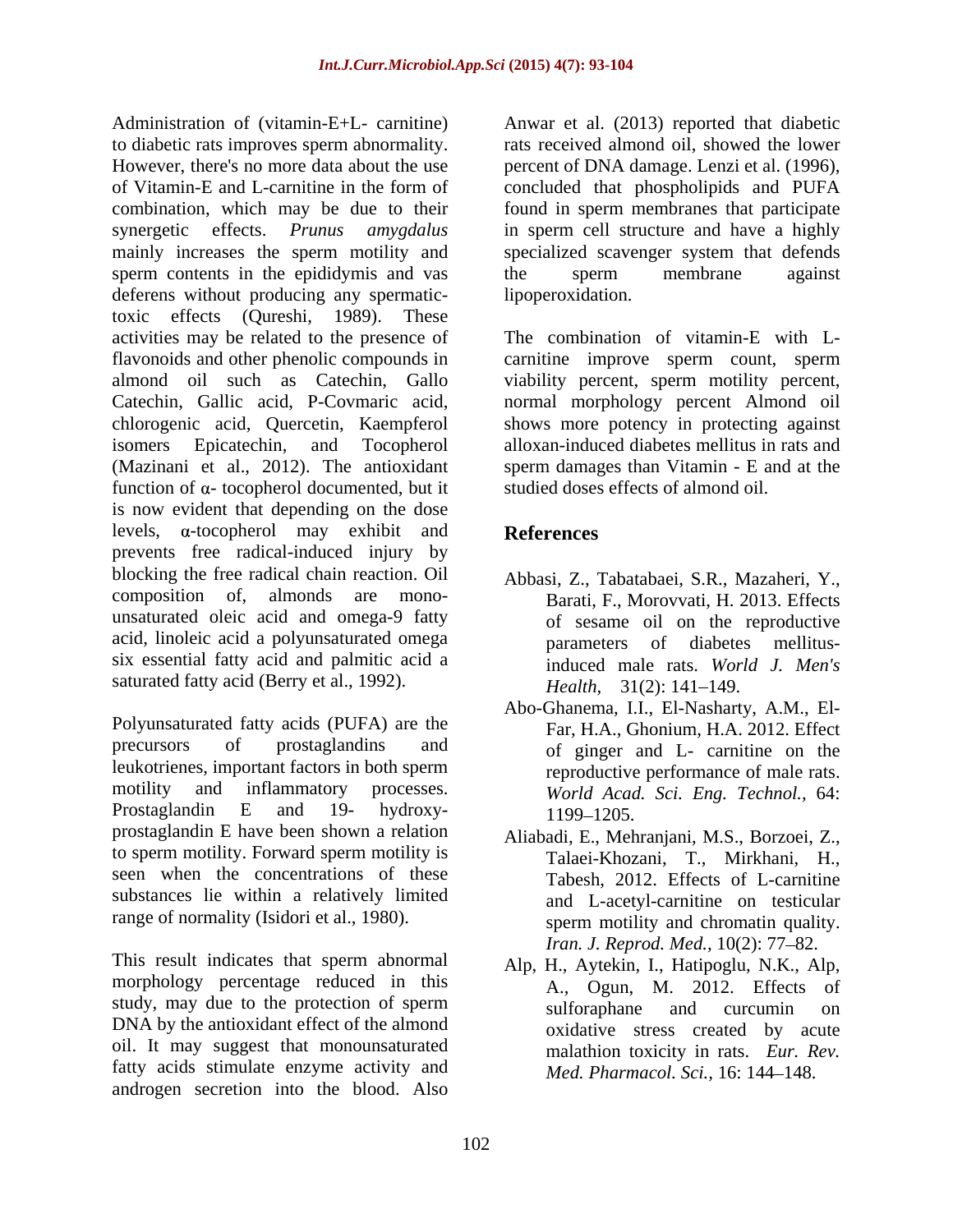- 
- Anwar, M., Shousha, W.G., El-mezayen, bana, M.A. 2013. Antiatherogenic
- Bahnak, B.R., Gold, A.H. 1982. Effects of intracytoplasmic sperm injection. Iran. alloxan diabetes on the turnover of rat
- Etuk, E.U. 2010. Animals models for
- Fernandes, G.S., Fernandez, C.D., Campos, 292–300.<br>K.E., Damasceno, D.C., Anselmo- Mazinani, S.,
- Grimes, S.R., Meistrich, M.L., Platz, R.D., Hnilica, L.S. 1990. Nuclear protein 1610–1619.
- Hosseini, A., Pakdel, F.G., Ahmadi, A., Zare, S. 2012. Beneficial effects of sperm analyses in cyclophosphamide
- Isidori, A.M., Pozza, C., Gianfrilli, D., improve sperm quality. *J. Reprod.*
- Jeulin, C., Lewin, L.M. 1996. Role of free L-carnitine and acetyl-L-carnitine in 57–63.
- Amaral, S., Oliveira, P.J., Ramalho-Santos, Kang, N.M.J.H., Zhou, X., Fan, X.B., J. 2008. Diabetes and the impairment Shang, X.J., Huang, Y.F. 2011. Effects of reproductive function: possible role of L-carnitine on the apoptosis of of mitochondrial and reactive oxygen spermatogenic cells and epididymal species. *Curr. Diabet. Rev.,* 4(1): 46 54. diabetes mellitus. *Natl. J. Androl.,* sperm count and motility in rats with  $17(5)$ : 422–426.
	- H.A., El-Wassef, M., Nazif, N.M., El- Khademi, A., Safdarian, L., Alleyassin, A., effect of almond oil in streptozotocin-Saeidabadi, H.S., Pooyan, O. 2012. induced diabetic rats. J. Appl. Pharm. The effect of L-carnitine on sperm Sci., 3(10): 059–065. The parameters in patients candidates for Agha-Hosseini, M., Hamed, E.A., The effect of L-carnitine on sperm intracytoplasmic sperm injection. *Iran. J. Reprod. Med.,* 2(2): 65–69.
	- liver glycogen synthase. Comparison Lenzi, A.F.,Lombardo, P., Sgro, P., with liver phosphorylase. *J. Biol.* Salacone, L., Caponecchia, F., *Chem.,* 257(15): 8775–8780. Dondero, Gandini, L. 2003. Use of studying diabetes mellitus. *Agric. Biol.* male factor infertility: a double-blind *J. N Am.,* 1(2): 130 134. crossover trial. *Fertil. Steril.,* 79(2): Lenzi, A.F.,Lombardo, P., Sgro, Salacone, L., Caponecchia, F., carnitine therapy in selected cases of  $292 - 300.$
	- K.E., Damasceno, D.C., Anselmo- Mazinani, S., Hossain, A., Rad, E., Franci, J.A., Kempinas, W.D. 2011. Vitamin C partially attenuates male "Determination and comparison the reproductive deficits in hyperglycemic amount of tocopherols and phenolic rats. *Reprod. Biol. Endocrin.,* 27(9): compounds and fatty acids profile 1 9. inedible nuts (pistachio, almond, and Khaneghah, A.M. 2012. walnut) oil. *Adv. Environ. Biol.,* 6(5): 1610–1619.
	- transitions in rat testis spermatids. *Exp.*  Pena, F.J., Johannisson, A., Wallgren, M., Cell Res., 110: 31–39. **Martinez**, H.R. 2003. Antioxidant American ginseng on epididymal membrane potential after treated rats. *Cell J.,* 14(2): 116 121. of the ejaculate. *Anim. Reprod. Sci.,* supplementation in vitro improves boar sperm motility and mitochondrial membrane potential after cryopreservation of different fractions  $78(1)$ : 85–98.
	- Isidori, A. 2006. Medical treatment to Qureshi, S., Shah, A.H., Tariq, M., Ageel, *Biomed.,* 12(6): 704–714. aphrodisiacs used in Arab system of A.M. 1989. Studies on herbal aphrodisiacs used in Arab system of medicine. *Am. J.Chin. Med.,* 17(1-2):  $57 - 63$ .
	- post-gonadal maturation of Rajesh, K.T., Doreswamy, K., Shrilatha, B., mammalian spermatozoa. *Hum.*  Muralidhara, 2002. Oxidative stress *Reprod. Update,* 2(2): 87–102. **associated DNA** damage in testis of mice: induction of abnormal sperms